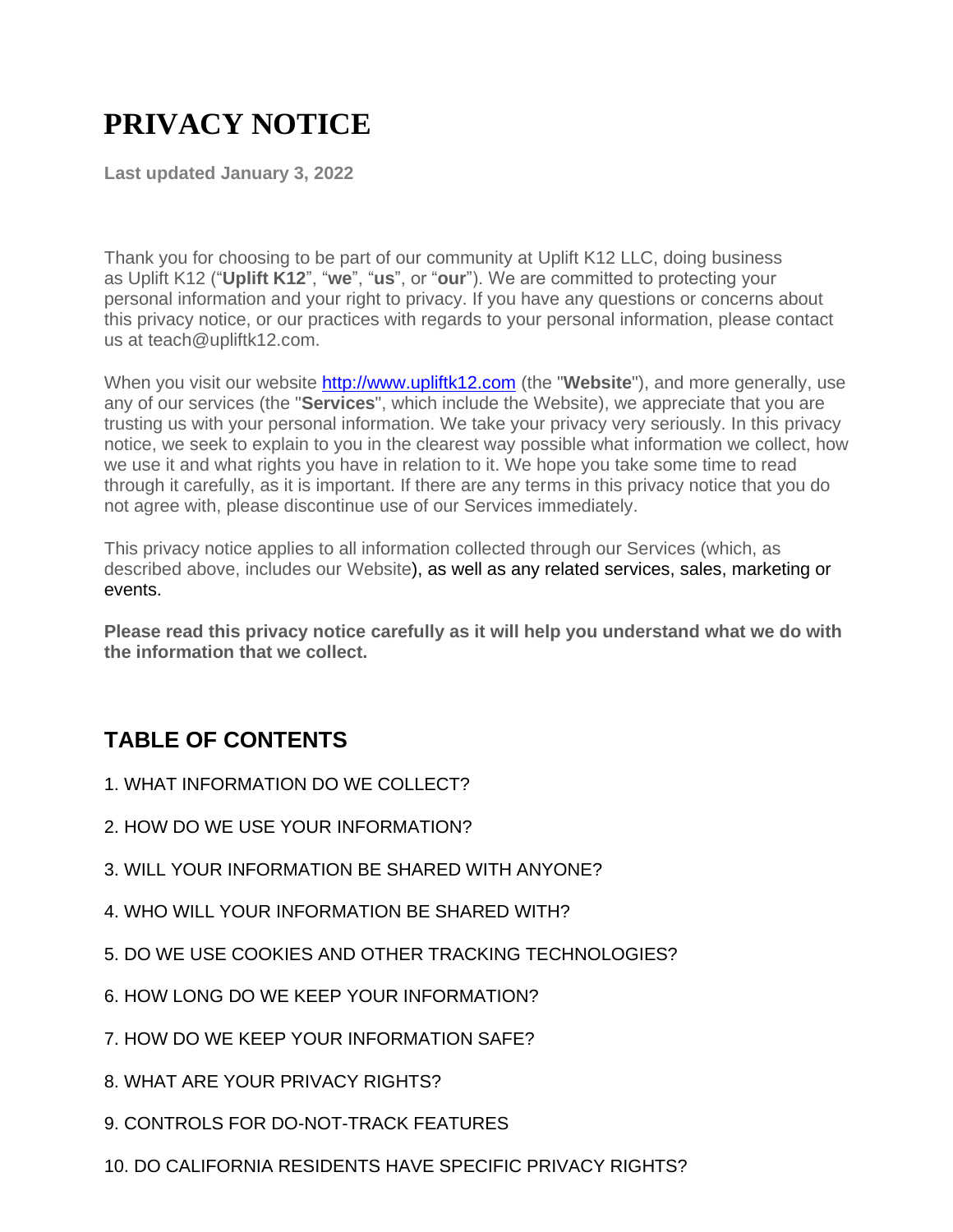#### 11. DO WE MAKE UPDATES TO THIS NOTICE?

12. HOW CAN YOU CONTACT US ABOUT THIS NOTICE?

### **1. WHAT INFORMATION DO WE COLLECT?**

#### **Personal information you disclose to us**

*In Short: We collect information that you provide to us.*

We collect personal information that you voluntarily provide to us when you register on the Website, express an interest in obtaining information about us or our products and Services, when you participate in activities on the Website (such as by posting messages in our online forums or entering competitions, contests or giveaways) or otherwise when you contact us.

The personal information that we collect depends on the context of your interactions with us and the Website, the choices you make and the products and features you use. The personal information we collect may include the following:

**Personal Information Provided by You.** We collect names; phone numbers; email addresses; mailing addresses; job titles; usernames; passwords; billing addresses; debit/credit card numbers; and other similar information.

**Payment Data.** We may collect data necessary to process your payment if you make purchases, such as your payment instrument number (such as a credit card number), and the security code associated with your payment instrument. All payment data is stored by Authorize.net. You may find their privacy notice link(s) here: https://www.authorize.net/enus/about-us/dpa.html

All personal information that you provide to us must be true, complete and accurate, and you must notify us of any changes to such personal information.

#### **Information automatically collected**

*In Short: Some information — such as your Internet Protocol (IP) address and/or browser and device characteristics — is collected automatically when you visit our Website.*

We automatically collect certain information when you visit, use or navigate the Website. This information does not reveal your specific identity (like your name or contact information) but may include device and usage information, such as your IP address, browser and device characteristics, operating system, language preferences, referring URLs, device name, country, location, information about who and when you use our Website and other technical information. This information is primarily needed to maintain the security and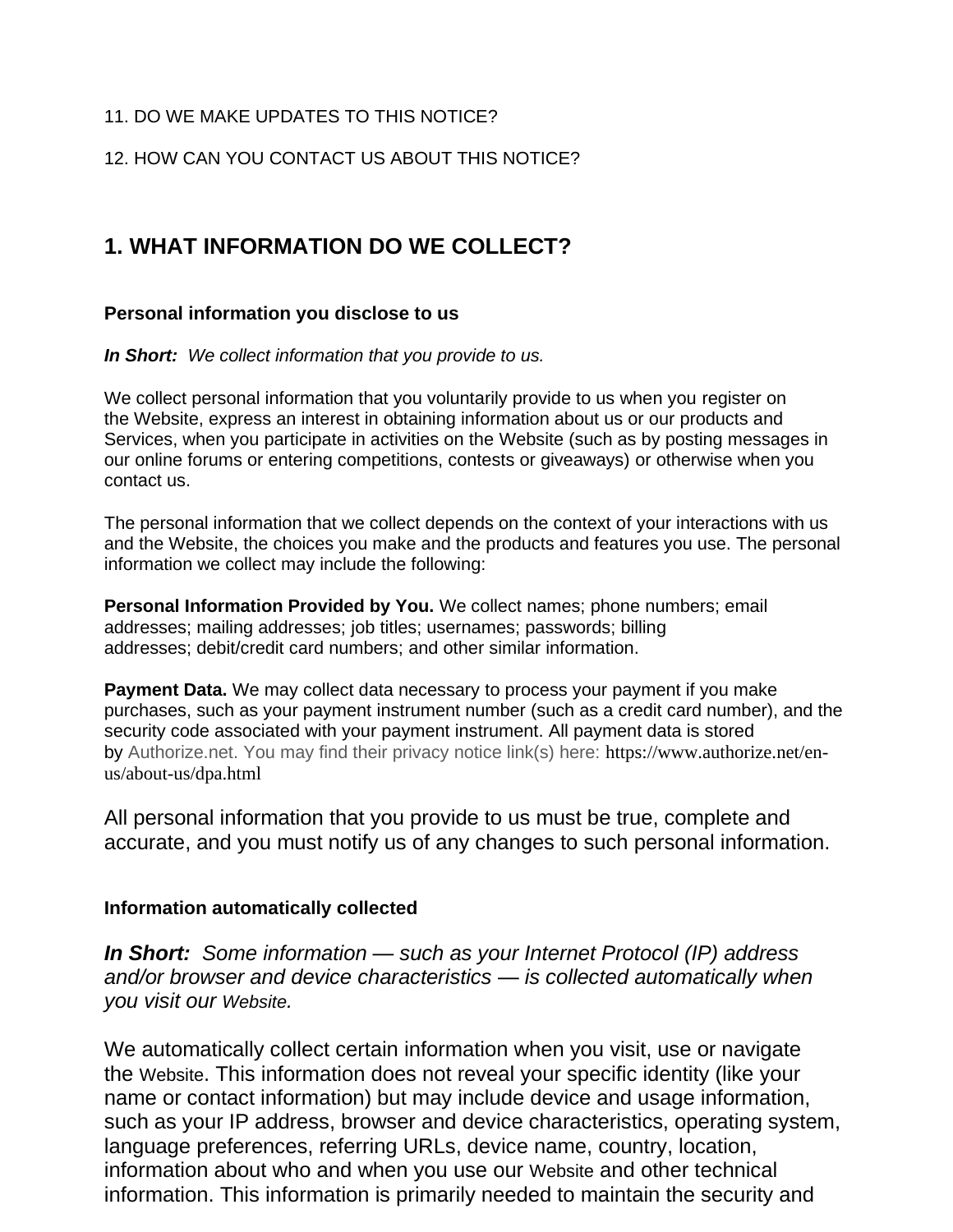operation of our Website, and for our internal analytics and reporting purposes.

Like many businesses, we also collect information through cookies and similar technologies.

The information we collect includes:

- *Log and Usage Data.* Log and usage data is service-related, diagnostic usage and performance information our servers automatically collect when you access or use our Website and which we record in log files. Depending on how you interact with us, this log data may include your IP address, device information, browser type and settings and information about your activity in the Website (such as the date/time stamps associated with your usage, pages and files viewed, searches and other actions you take such as which features you use), device event information (such as system activity, error reports (sometimes called 'crash dumps') and hardware settings).
- *Device Data.* We collect device data such as information about your computer, phone, tablet or other device you use to access the Website. Depending on the device used, this device data may include information such as your IP address (or proxy server), device application identification numbers, location, browser type, hardware model Internet service provider and/or mobile carrier, operating system configuration information.
- *Location Data.* We collect information data such as information about your device's location, which can be either precise or imprecise. How much information we collect depends on the type of settings of the device you use to access the Website. For example, we may use GPS and other technologies to collect geolocation data that tells us your current location (based on your IP address). You can opt out of allowing us to collect this information either by refusing access to the information or by disabling your Locations settings on your device. Note however, if you choose to opt out, you may not be able to use certain aspects of the Services.

# **2. HOW DO WE USE YOUR INFORMATION?**

*In Short: We process your information for purposes based on legitimate business interests, the fulfillment of our contract with you, compliance with our legal obligations, and/or your consent.*

We use personal information collected via our Website for a variety of business purposes described below. We process your personal information for these purposes in reliance on our legitimate business interests, in order to enter into or perform a contract with you, with your consent, and/or for compliance with our legal obligations. We indicate the specific processing grounds we rely on next to each purpose listed below.

We use the information we collect or receive:

**• To facilitate account creation and logon process.** If you choose to link your account with us to a third-party account (such as your Google or Facebook account), we use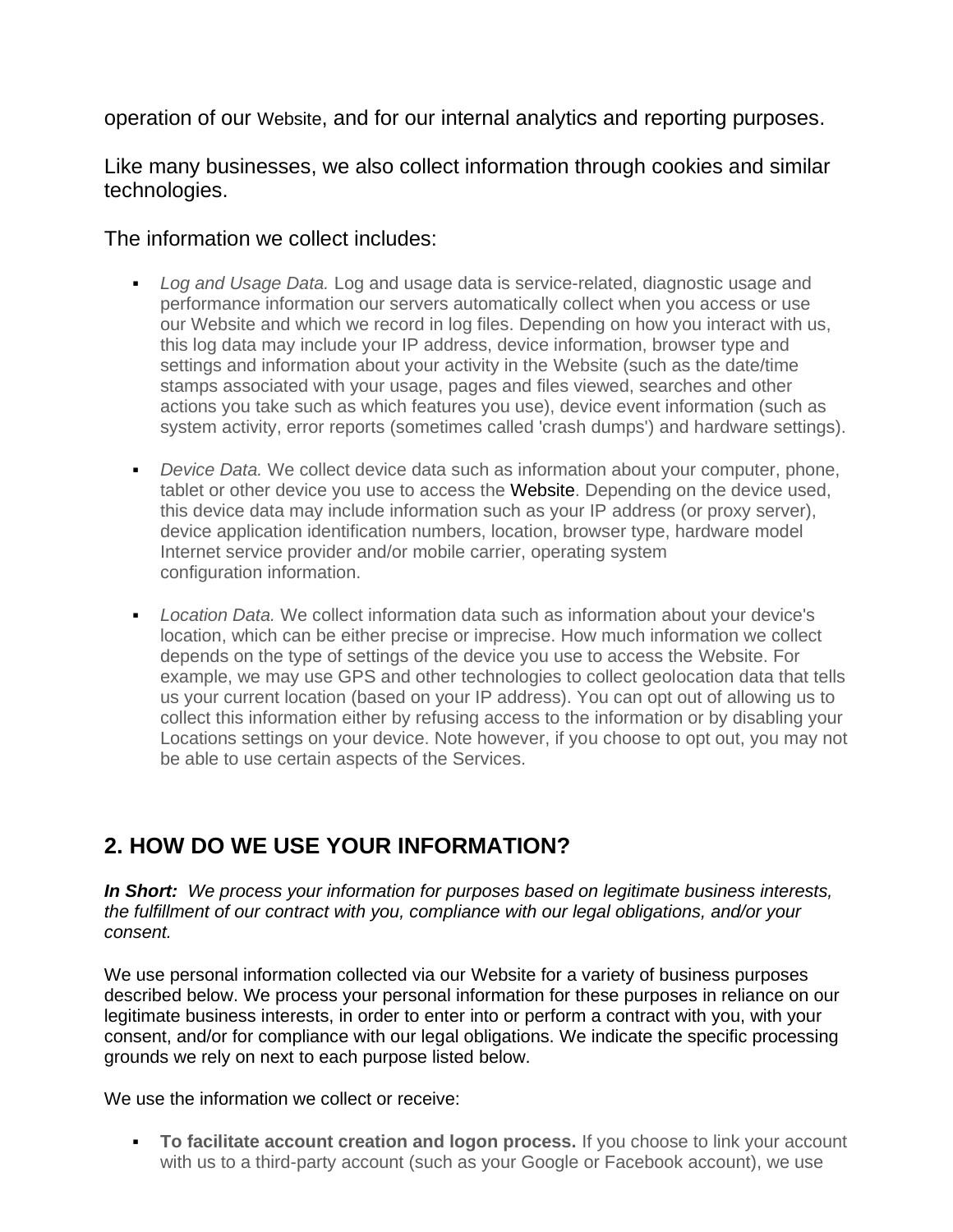the information you allowed us to collect from those third parties to facilitate account creation and logon process for the performance of the contract.

- **To post testimonials.** We post testimonials on our Website that may contain personal information. Prior to posting a testimonial, we will obtain your consent to use your name and the consent of the testimonial. If you wish to update, or delete your testimonial, please contact us at teach@upliftk12.com and be sure to include your name, testimonial location, and contact information.
- **Request feedback.** We may use your information to request feedback and to contact you about your use of our Website.
- **To enable user-to-user communications.** We may use your information in order to enable user-to-user communications with each user's consent.
- **To manage user accounts**. We may use your information for the purposes of managing our account and keeping it in working order.
- **To send administrative information to you.** We may use your personal information to send you product, service and new feature information and/or information about changes to our terms, conditions, and policies.
- **To protect our Services.** We may use your information as part of our efforts to keep our Website safe and secure (for example, for fraud monitoring and prevention).
- **To enforce our terms, conditions and policies for business purposes, to comply with legal and regulatory requirements or in connection with our contract.**
- **To respond to legal requests and prevent harm.** If we receive a subpoena or other legal request, we may need to inspect the data we hold to determine how to respond.
- **Eulfill and manage your orders.** We may use your information to fulfill and manage your orders, payments, returns, and exchanges made through the Website.
- **EXEDENT Administer prize draws and competitions.** We may use your information to administer prize draws and competitions when you elect to participate in our competitions.
- **To deliver and facilitate delivery of services to the user.** We may use your information to provide you with the requested service.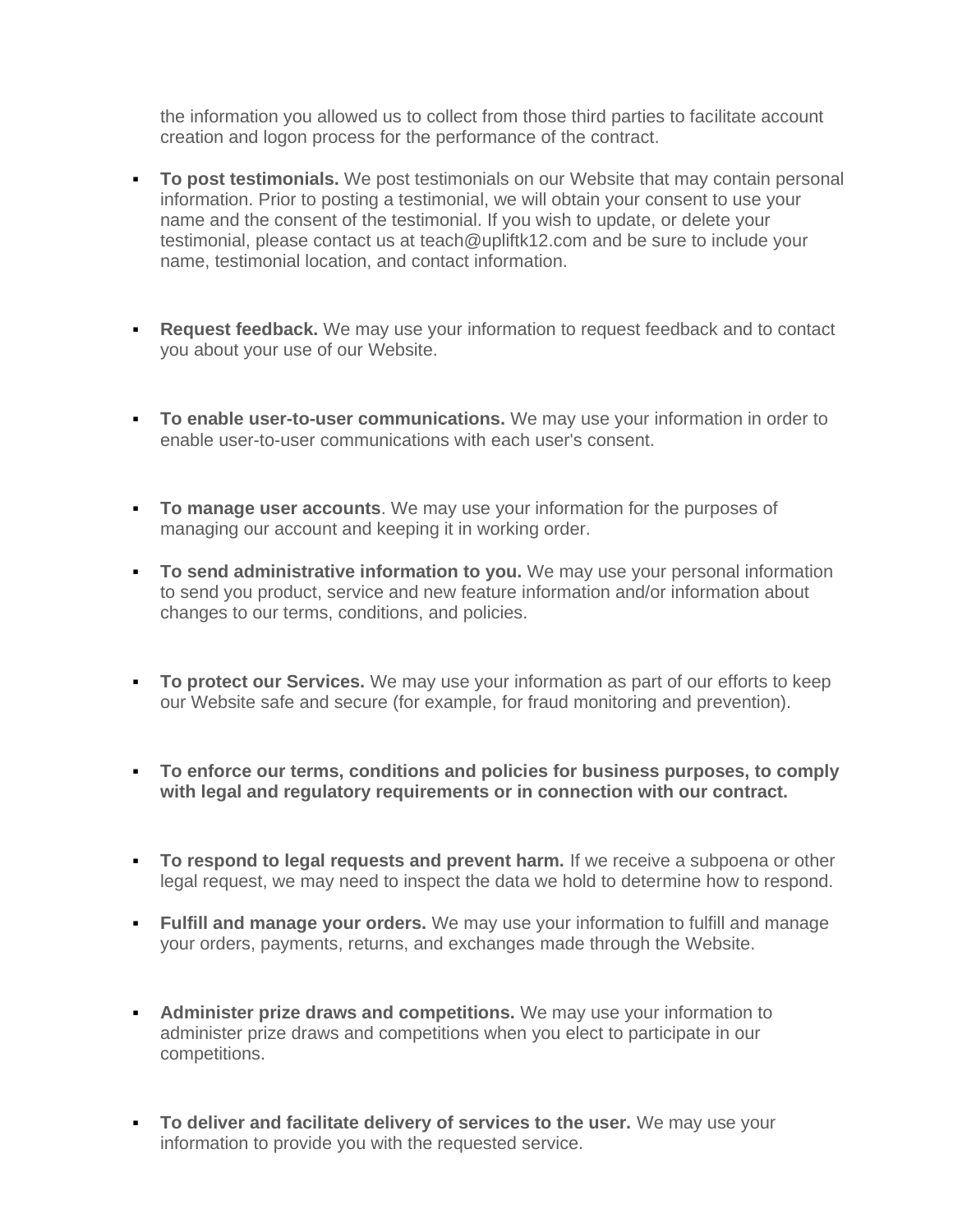- **To respond to user inquiries/offer support to users.** We may use your information to respond to your inquiries and solve any potential issues you might have with the use of our Services.
- **To send you marketing and promotional communications.** We and/or our thirdparty marketing partners may use the personal information you send to us for our marketing purposes, if this is in accordance with your marketing preferences. For example, when expressing an interest in obtaining information about us or our Website, subscribing to marketing or otherwise contacting us, we will collect personal information from you. You can opt-out of our marketing emails at any time (see the "WHAT ARE YOUR PRIVACY RIGHTS" below).
- **Deliver targeted advertising to you.** We may use your information to develop and display personalized content and advertising (and work with third parties who do so) tailored to your interests and/or location and to measure its effectiveness.
- **For other business purposes.** We may use your information for other business purposes, such as data analysis, identifying usage trends, determining the effectiveness of our promotional campaigns and to evaluate and improve our Website, products, marketing and your experience. We may use and store this information in aggregated and anonymized form so that it is not associated with individual end users and does not include personal information. We will not use identifiable personal information without your consent.

# **3. WILL YOUR INFORMATION BE SHARED WITH ANYONE?**

*In Short: We only share information with your consent, to comply with laws, to provide you with services, to protect your rights, or to fulfill business obligations.*

We may process or share your data that we hold based on the following legal basis:

- **Consent:** We may process your data if you have given us specific consent to use your personal information in a specific purpose.
- **Example 2** Legitimate Interests: We may process your data when it is reasonably necessary to achieve our legitimate business interests.
- **Performance of a Contract:** Where we have entered into a contract with you, we may process your personal information to fulfill the terms of our contract.
- **Legal Obligations:** We may disclose your information where we are legally required to do so in order to comply with applicable law, governmental requests, a judicial proceeding, court order, or legal process, such as in response to a court order or a subpoena (including in response to public authorities to meet national security or law enforcement requirements).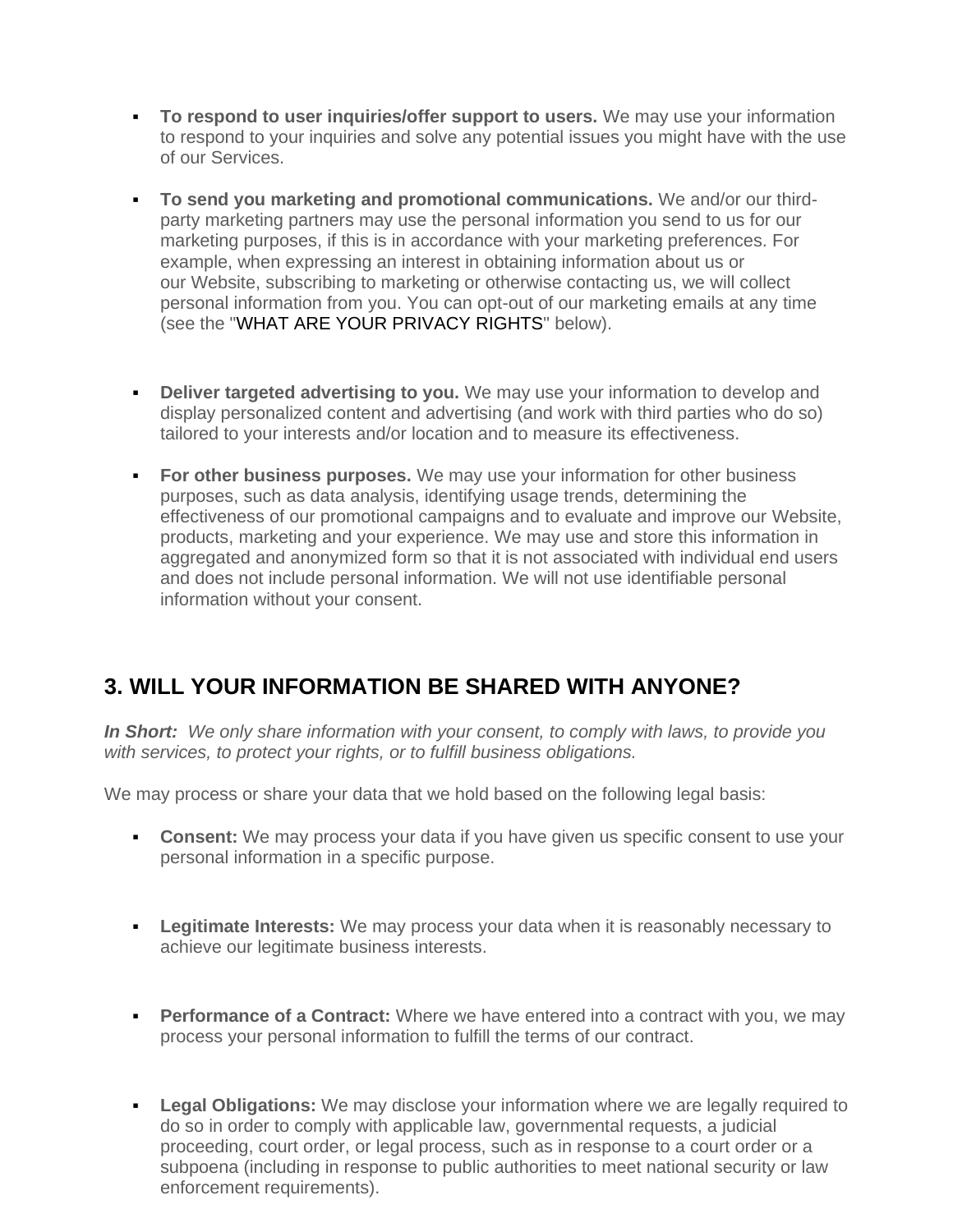▪ **Vital Interests:** We may disclose your information where we believe it is necessary to investigate, prevent, or take action regarding potential violations of our policies, suspected fraud, situations involving potential threats to the safety of any person and illegal activities, or as evidence in litigation in which we are involved.

More specifically, we may need to process your data or share your personal information in the following situations:

- **Business Transfers.** We may share or transfer your information in connection with, or during negotiations of, any merger, sale of company assets, financing, or acquisition of all or a portion of our business to another company.
- **Vendors, Consultants and Other Third-Party Service Providers.** We may share your data with third-party vendors, service providers, contractors or agents who perform services for us or on our behalf and require access to such information to do that work. Examples include: payment processing, data analysis, email delivery, hosting services, customer service and marketing efforts. We may allow selected third parties to use tracking technology on the Website, which will enable them to collect data on our behalf about how you interact with our Website over time. This information may be used to, among other things, analyze and track data, determine the popularity of certain content, pages or features, and better understand online activity. Unless described in this notice, we do not share, sell, rent or trade any of your information with third parties for their promotional purposes.

# **4. WHO WILL YOUR INFORMATION BE SHARED WITH?**

*In Short: We only share information with the following third parties.*

We only share and disclose your information with the following third parties. We have categorized each party so that you may easily understand the purpose of our data collection and processing practices. If we have processed your data based on your consent and you wish to revoke your consent, please contact us using the contact details provided in the section below titled "HOW CAN YOU CONTACT US ABOUT THIS NOTICE?".

▪ **Web and Mobile Analytics** Google Analytics

# **5. DO WE USE COOKIES AND OTHER TRACKING TECHNOLOGIES?**

*In Short: We may use cookies and other tracking technologies to collect and store your information.*

We may use cookies and similar tracking technologies (like web beacons and pixels) to access or store information. Specific information about how we use such technologies and how you can refuse certain cookies is set out in our Cookie Notice.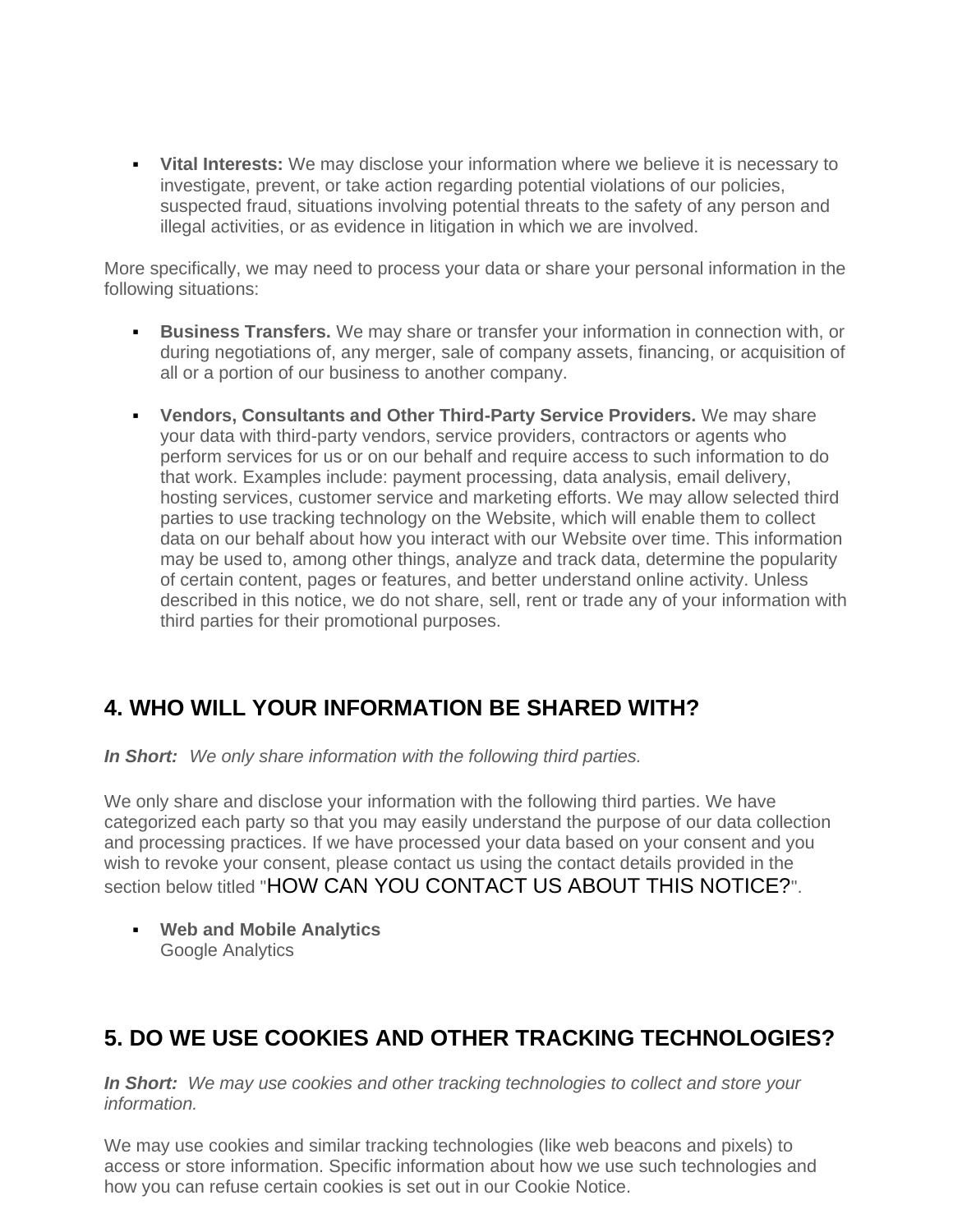# **6. HOW LONG DO WE KEEP YOUR INFORMATION?**

*In Short: We keep your information for as long as necessary to fulfill the purposes outlined in this privacy notice unless otherwise required by law.*

We will only keep your personal information for as long as it is necessary for the purposes set out in this privacy notice, unless a longer retention period is required or permitted by law (such as tax, accounting or other legal requirements). No purpose in this notice will require us keeping your personal information for longer than the period of time in which users have an account with us.

When we have no ongoing legitimate business need to process your personal information, we will either delete or anonymize such information, or, if this is not possible (for example, because your personal information has been stored in backup archives), then we will securely store your personal information and isolate it from any further processing until deletion is possible.

# **7. HOW DO WE KEEP YOUR INFORMATION SAFE?**

*In Short: We aim to protect your personal information through a system of organizational and technical security measures.*

We have implemented appropriate technical and organizational security measures designed to protect the security of any personal information we process. However, despite our safeguards and efforts to secure your information, no electronic transmission over the Internet or information storage technology can be guaranteed to be 100% secure, so we cannot promise or guarantee that hackers, cybercriminals, or other unauthorized third parties will not be able to defeat our security, and improperly collect, access, steal, or modify your information. Although we will do our best to protect your personal information, transmission of personal information to and from our Website is at your own risk. You should only access the Website within a secure environment.

# **8. WHAT ARE YOUR PRIVACY RIGHTS?**

*In Short: You may review, change, or terminate your account at any time.*

If you are resident in the European Economic Area and you believe we are unlawfully processing your personal information, you also have the right to complain to your local data protection supervisory authority. You can find their contact details here: [http://ec.europa.eu/justice/data-protection/bodies/authorities/index\\_en.htm.](http://ec.europa.eu/justice/data-protection/bodies/authorities/index_en.htm)

If you are resident in Switzerland, the contact details for the data protection authorities are available here: [https://www.edoeb.admin.ch/edoeb/en/home.html.](https://www.edoeb.admin.ch/edoeb/en/home.html)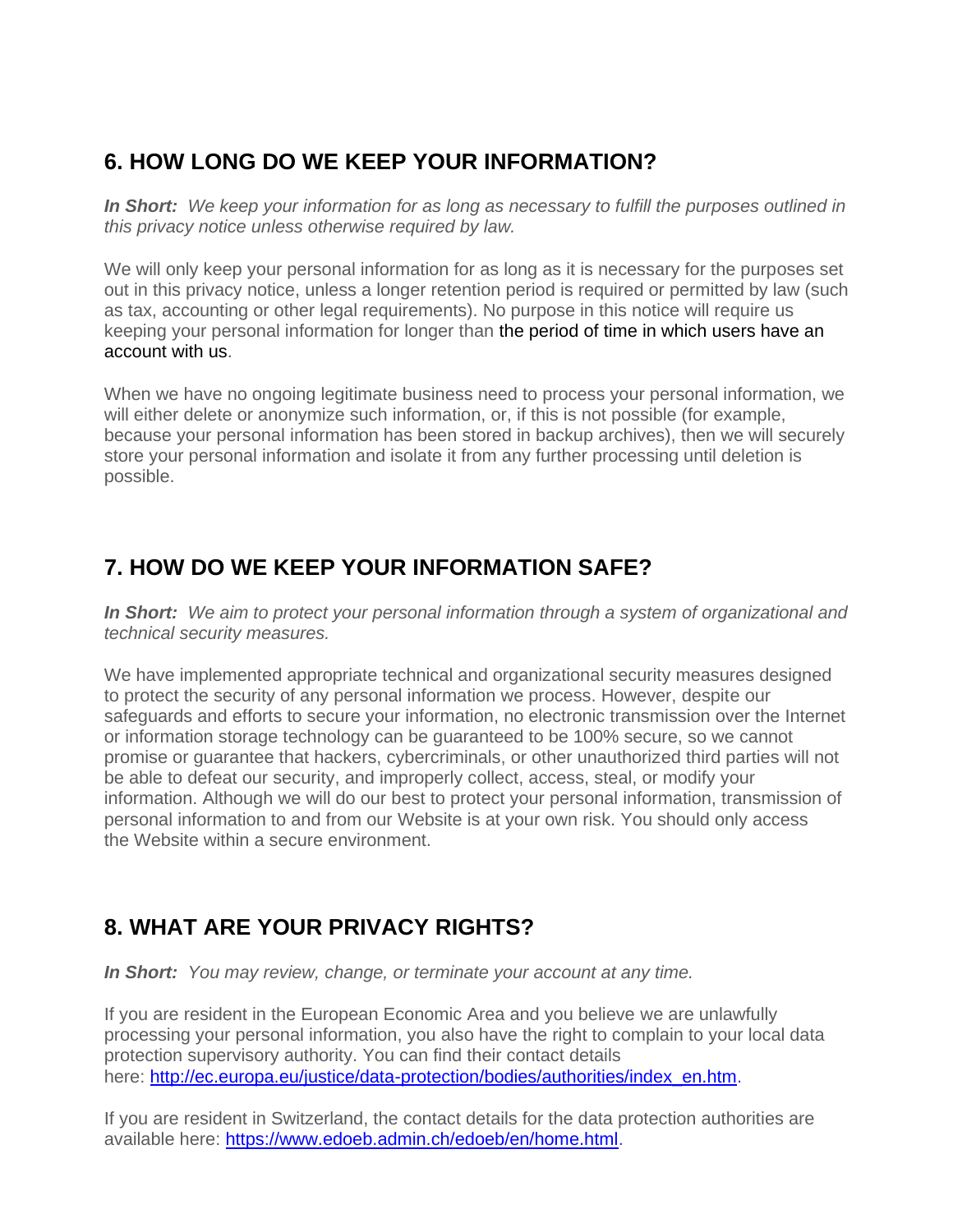If you have questions or comments about your privacy rights, you may email us at teach@upliftk12.com.

#### **Account Information**

If you would at any time like to review or change the information in your account or terminate your account, you can:

■ Contact us using the contact information provided.

Upon your request to terminate your account, we will deactivate or delete your account and information from our active databases. However, we may retain some information in our files to prevent fraud, troubleshoot problems, assist with any investigations, enforce our Terms of Use and/or comply with applicable legal requirements.

**Cookies and similar technologies:** Most Web browsers are set to accept cookies by default. If you prefer, you can usually choose to set your browser to remove cookies and to reject cookies. If you choose to remove cookies or reject cookies, this could affect certain features or services of our Website. To opt-out of interest-based advertising by advertisers on our Website visit [http://www.aboutads.info/choices/.](http://www.aboutads.info/choices/)

**Opting out of email marketing:** You can unsubscribe from our marketing email list at any time by clicking on the unsubscribe link in the emails that we send or by contacting us using the details provided below. You will then be removed from the marketing email list – however, we may still communicate with you, for example to send you service-related emails that are necessary for the administration and use of your account, to respond to service requests, or for other non-marketing purposes. To otherwise opt-out, you may:

■ Contact us using the contact information provided.

# **9. CONTROLS FOR DO-NOT-TRACK FEATURES**

Most web browsers and some mobile operating systems and mobile applications include a Do-Not-Track ("DNT") feature or setting you can activate to signal your privacy preference not to have data about your online browsing activities monitored and collected. At this stage, no uniform technology standard for recognizing and implementing DNT signals has been finalized. As such, we do not currently respond to DNT browser signals or any other mechanism that automatically communicates your choice not to be tracked online. If a standard for online tracking is adopted that we must follow in the future, we will inform you about that practice in a revised version of this privacy notice.

### **10. DO CALIFORNIA RESIDENTS HAVE SPECIFIC PRIVACY RIGHTS?**

*In Short: Yes, if you are a resident of California, you are granted specific rights regarding access to your personal information.*